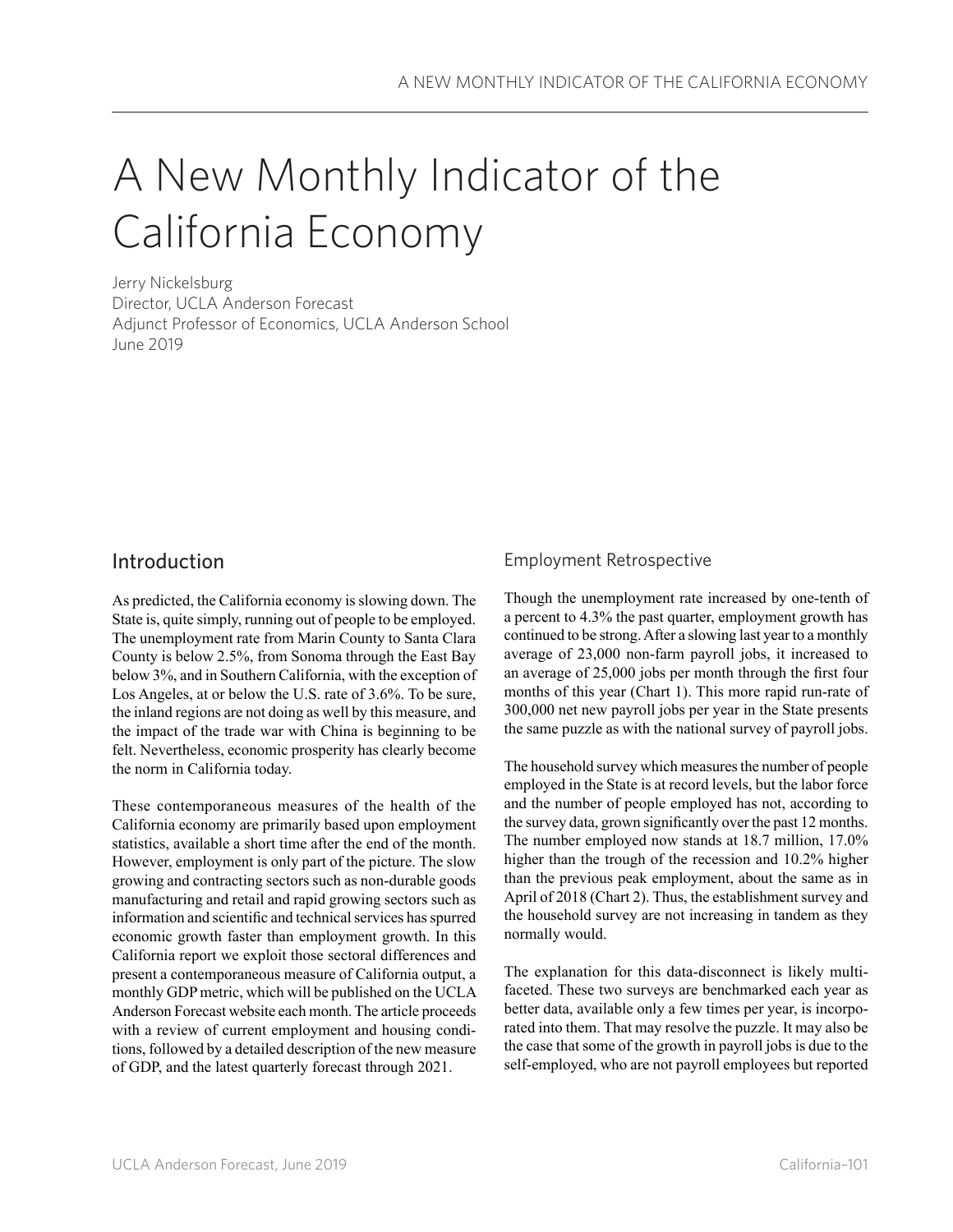### A NEW MONTHLY INDICATOR OF THE CALIFORNIA ECONOMY



*Source: EDD.ca.gov*

Chart 2



*Source: EDD.ca.gov*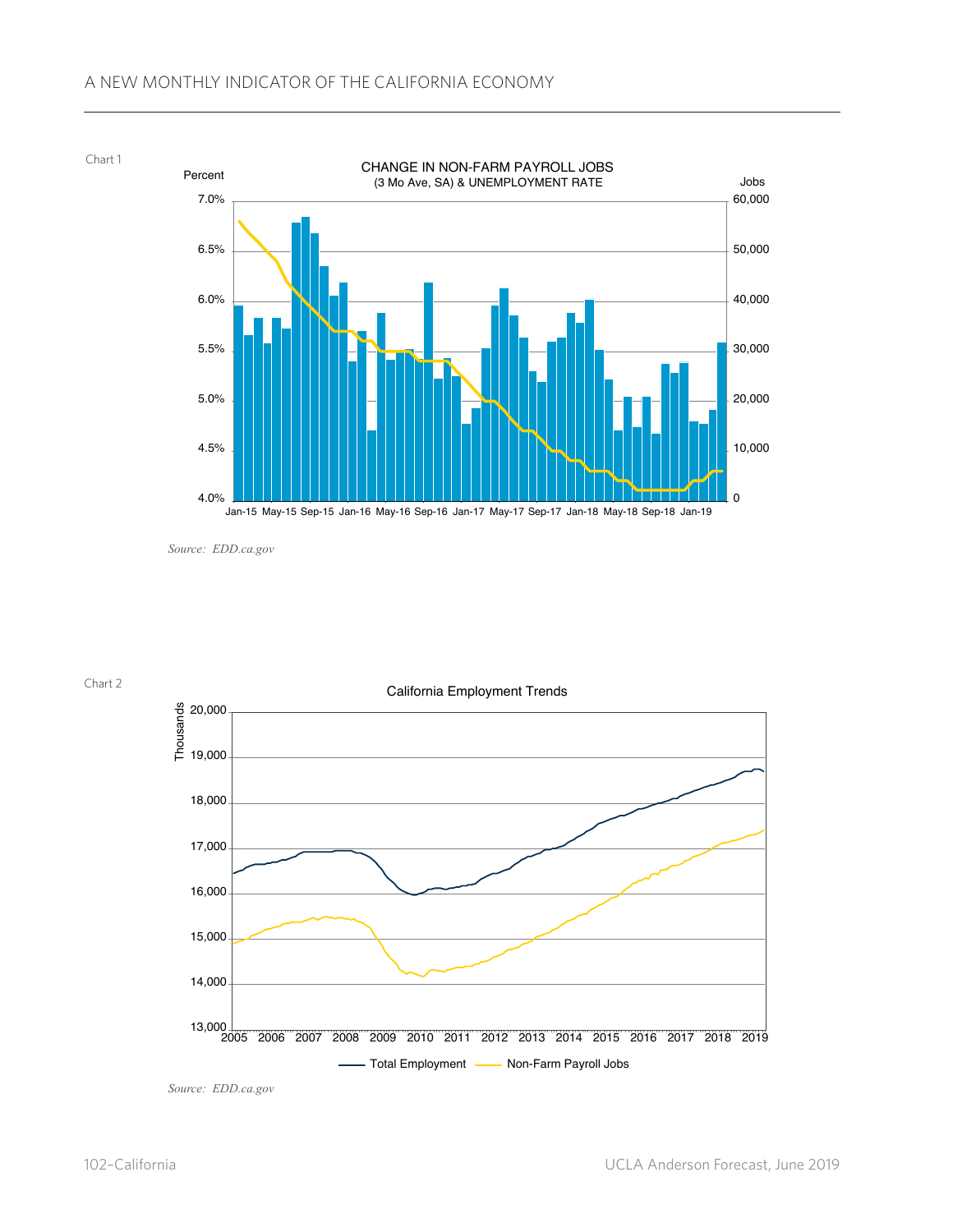

Chart 3

*Source: EDD.ca.gov, UCLA Anderson Forecast*



#### California Regional Job Gain (April 2018 to April 2019, SA)



*Source: EDD.ca.gov, UCLA Anderson Forecast*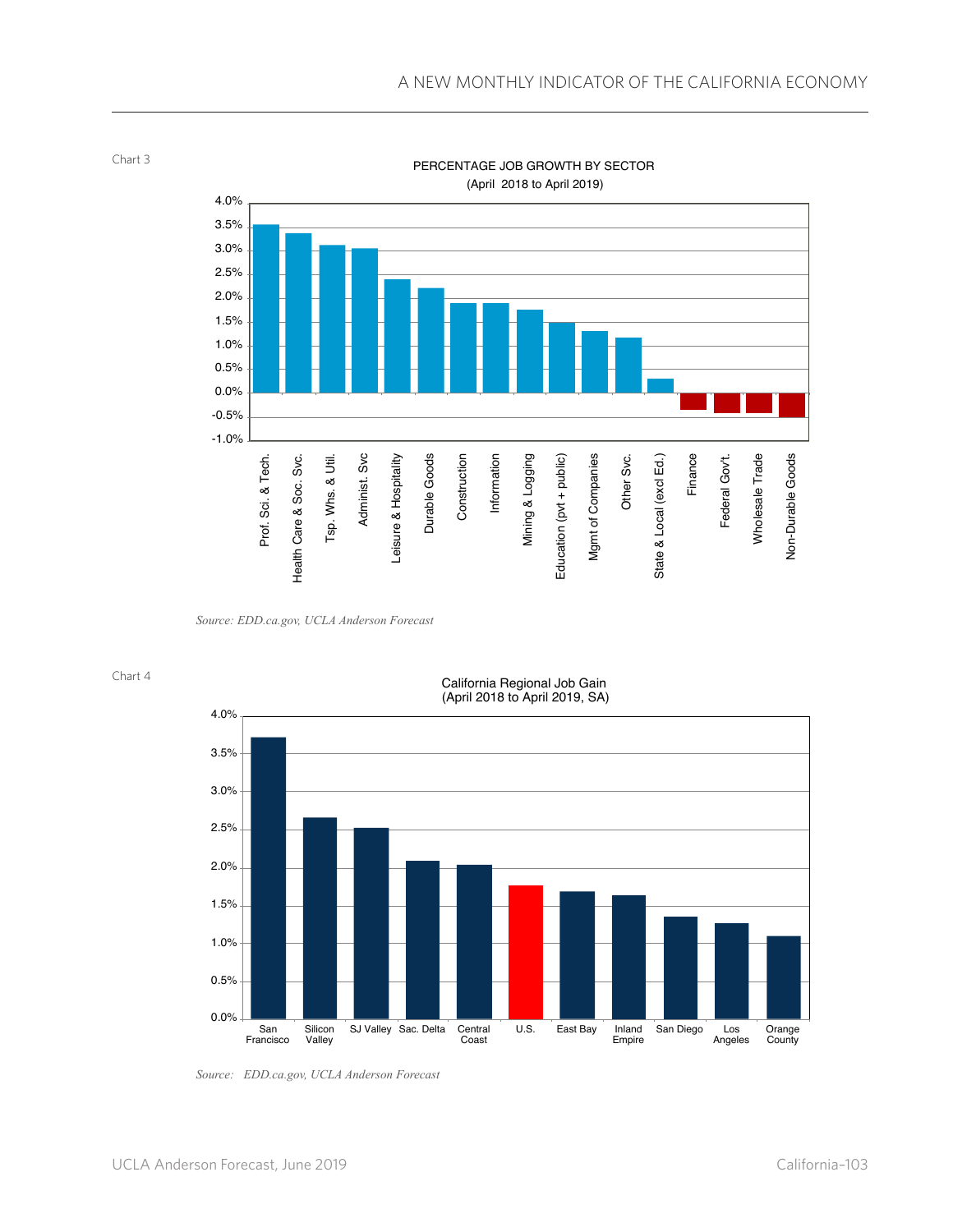in the household survey as employed, finding payroll jobs. Thus, they would just now show up in the establishment survey. It may also be that tight labor markets allow those who wish to work part-time to piece together several jobs to fit their schedule. If so, they would be reported once for each job in the establishment survey, even though in the household survey they would only count once. Though the statistical answer is not known, the evidence points to California continuing to grow apace, at the same rate or faster than the U.S.

Job growth in the State has been across most sectors. Of the seven sectors that are growing at a rate faster than 1.5% over the last twelve months, three have an average wage that is lower than the median and four higher. The low-wage sectors are health care and social services, leisure and hospitality and administrative services. The high-wage sectors are professional, scientific and technical services, construction, durable goods manufacturing, and trade, transportation and warehousing. In the next section, these differences will be exploited in the construction of monthly GDP growth rates.

Healthy labor markets in California is also geographically widespread (Chart 4). In the second half of 2018, the inland parts of the State—Sacramento and the Delta, and the San Joaquin Valley, continued to score impressive gains, as did each of the four Bay Area Regions. Although some counties were lagging behind in growth rates, notably the Inland Empire, San Diego, Los Angeles and Orange County, with the exception of Los Angeles, their unemployment rates were at or below the U.S. rate. Los Angles continues to be a special case, both because of its size, and because of the historical legacy of a large non-durable goods manufacturing sector; a sector that has been contracting throughout the current expansion.

## Housing Market Retrospective

In the last California report, we presented an analysis of California's soft housing market and attributed the softness to expectations of slower price appreciation and possible interest rate cuts. The last two months have seen an increase in home sales in every part of California except for the Bay Area. Nevertheless, in April 2019 single-family home sales were 4.8% below the same month in 2018, and condo sales were 3.8% below the same month of 2018.

Home prices, as measured by the Case-Shiller Index of three California MSA's (San Francisco, Los Angeles and San Diego) firmed in February, the latest month available, but are still lower than the previous December. Median home prices as measured by the California Association of Realtors have, with the exception of the Bay Area, reversed their decline. With the aforementioned outstanding job growth in the Bay Area, the softness in that region must be directly related to expectations of future price cuts in an overheated market.



*Source: US Department of Census*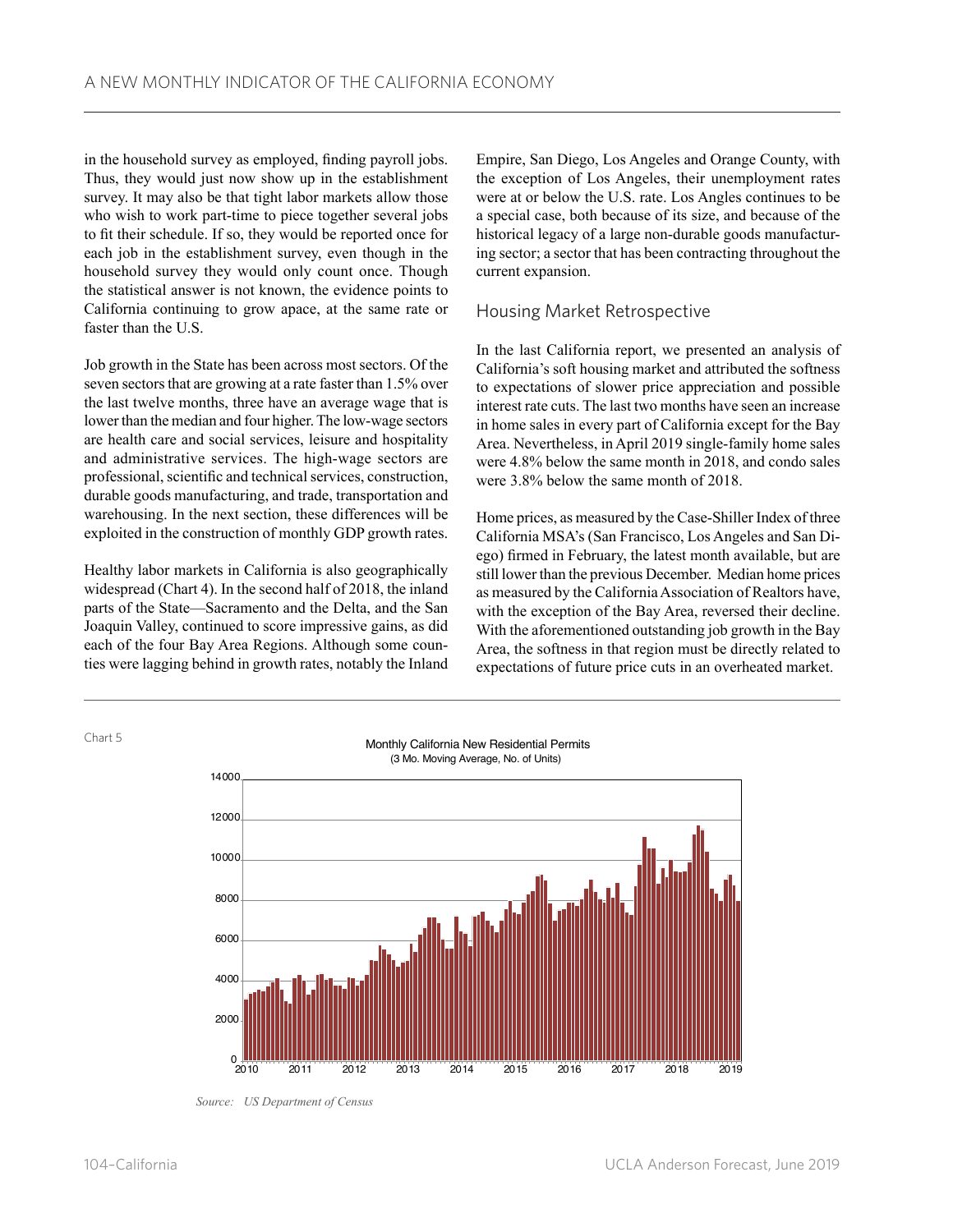As a consequence of the signals the market is sending, home contractors are being more cautious in developing homes on speculation. The number of permits issued during the three months ending April 2019 were 20.5% below that of a year earlier. The annual rate of building over these three months was less than 95,000 units. When one considers the fact that some of these permits were for rebuilding homes lost in natural disasters, the State is clearly falling behind in home production relative to population growth and future needs.

## Monthly California GDP

Among the metrics measuring the contemporaneous performance of the California economy, employment, trade at the ports, state tax receipts, and new building permits for example, is the glaring absence of GDP. The measure of state GDP produced by the U.S. Bureau of Economic Analysis (BEA) is released quarterly with a significant lag. It is often more than six months behind. For example, on May 1, 2019, the last published GDP was for the 3rd Quarter of 2018; seven months previous. Much can happen in that span of time. So, while the quarterly GDP data are useful as a historical fact and as an input to statistical analysis, they have not been useful as a contemporaneous measure to inform the public as to where the CA economy is at present, and by inference, where it might evolve to in the future.

To fill this gap in the economic statistics for the State, we have constructed a California State GDP measure that will be as current as the most current relevant economic data; the national and state employment figures. Updates and associated commentary will be published each month on the UCLA Anderson Forecast website and elsewhere.

The key to obtaining up-to-date estimates of California GDP is the observation that even though robots have replaced many workers, we have not evolved into the Matrix. So, to state the obvious, the amount of labor in any given economic activity, and the amount of goods and/or services produced by that activity are related. If one can only take the number of workers and multiply by the average amount of goods and services produced per worker, one obtains output or GDP. As it turns out, this is possible, and can be done in a very timely fashion.

Payroll employment for the State of California broken down by industrial sector classification (NAICS) is published a few weeks after the end of each month. However, payroll employment is only a measure of the number of jobs and not a measure of how much time each employee spends working at that job. Through time, the number of hours each employee works changes and this is not known in a timely way for the State. Fortunately, the National average of weekly hours worked by payroll employees by NAICS sector is published each month. Though hours may vary across states, it is likely that they do not vary much.

The construction of the GDP series begins with the historical quarterly State GDP numbers, seasonally adjusted in constant 2012 dollars. Monthly State employment and monthly National average weekly hours are each summed to create a quarterly series for each by sector. Then quarterly output per hour per sector may be calculated. This quarterly productivity result is used to translate monthly employment and hours into monthly GDP. This process works surprisingly well as evidenced in Chart 6.

To obtain an up-to-date monthly GDP figure, an estimate of productivity for the missing quarters of State GDP is needed. This can be forecast in several different ways; an average of the last two or three quarters, an extrapolation of trends, or a correlation of the quarterly with another time series that is both monthly and quarterly. As it turns out, productivity does not change very much month to month. Thus, it does not seem to matter which methodology is used. For simplicity, we chose to use an extrapolation of the trend in productivity growth over the most recent six quarters.

Though it is only one data point. The series shown here was constructed prior to the release of the fourth quarter of 2018 state GDP. The estimate from the methodology employed here was for the quarter to exhibit 2.3% growth, and the published number from BEA was 2.2%. Although these are not far from each other, the difference points out an important fact. If within a sector, the percentage of the total due to each sub-sector changes, it will affect the accuracy of the estimate. In this case, within the information sector there was more growth in the production of films for the internet than elsewhere. This is a lower value-added activity, and that is the 0.1 percent difference between the average of our monthly estimates for the fourth quarter and the BEA quarterly estimate.

At the time of this writing, there is data on employment for each of the first four months of 2019. The latest quarterly GDP figures are for the fourth quarter of 2018. Since that time California's economy as measured by real GDP grew by 3.1% in the first quarter. This is right consistent with the